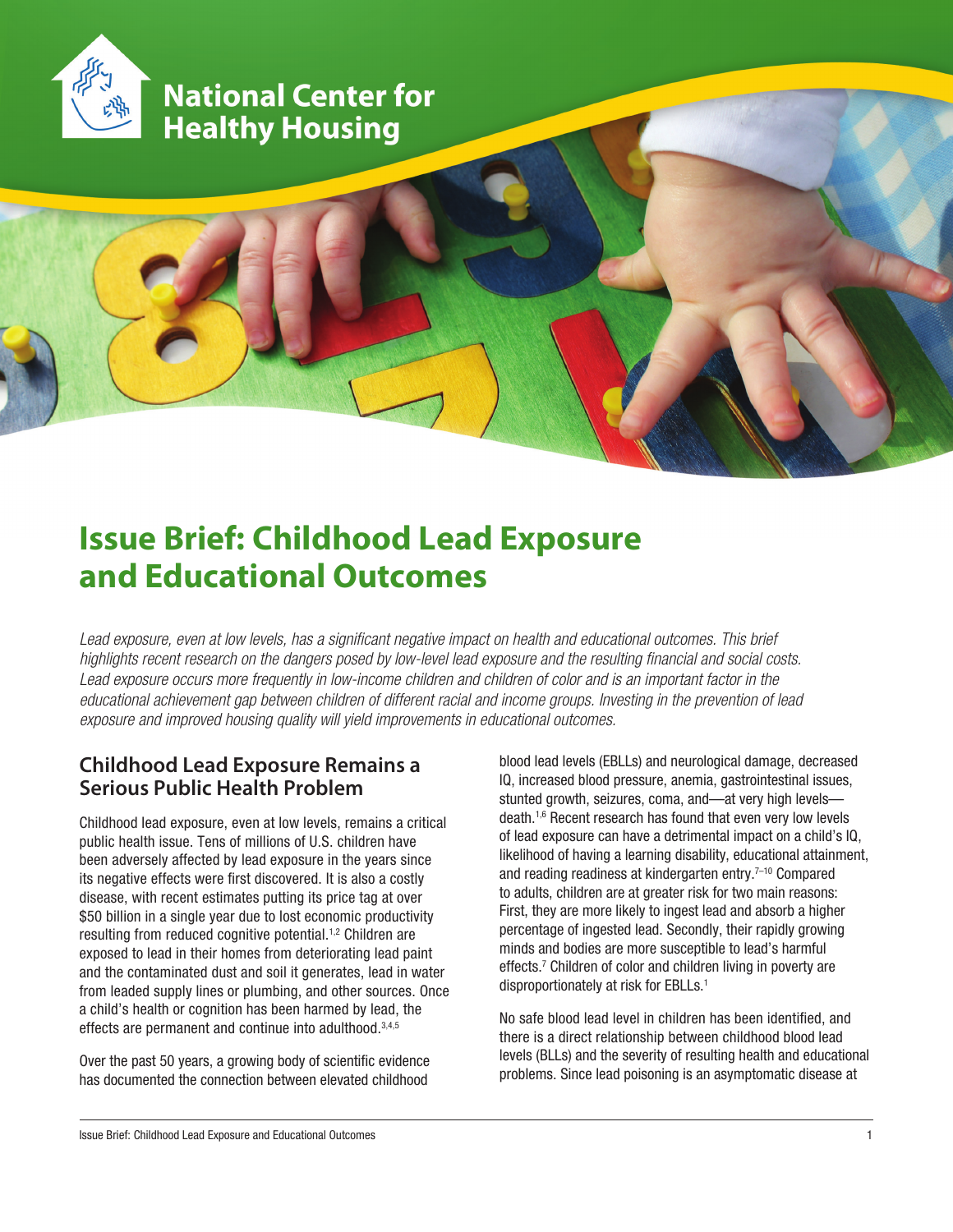low levels, the only way to find out if a child has lead poisoning is to test his or her blood. The extent to which testing occurs varies greatly around the country. Some states, such as New York, Massachusetts, and Rhode Island, require universal screening.<sup>11</sup> In these states, every child must be tested for lead poisoning before entering school. Other states follow the Centers for Disease Control and Prevention's (CDC) guidelines, which call for targeted screening based on a set of risk factors. Medicaid requires that children be screened at ages 1 and 2.12

CDC has gradually lowered the blood lead level of concern (the BLL where intervention is recommended) from 60 micrograms of lead per deciliter of blood (μg/dL) in 1960 to 10 μg/dL in 1991.13 Most recently, in January 2012, the Advisory Committee on Childhood Lead Poisoning Prevention (ACCLPP) recommended dropping the term "level of concern" entirely and using a "reference value" to provide a way to compare an individual child's blood lead level to a population of children the same age.<sup>13</sup> CDC concurred with this recommendation in May 2012. An accumulation of evidence showing negative health effects at very low levels of exposure supported this change. The current reference value is 5 μg/dL and will shift with population blood lead levels. An estimated 535,000 U.S. children ages  $1-5$  have BLLs greater than  $5 \mu g/dL$ .<sup>14</sup> The ACCLPP report highlighted the importance of primary prevention, "a strategy that emphasizes the prevention of lead exposure, rather than a response to exposure after it has taken place."<sup>13</sup>

# **Childhood Lead Exposure Results in Negative Educational Outcomes**

There is no safe level of lead exposure for children; lead affects intelligence even at very low levels. $1,3,8,15,16$  Indeed, the rate of IQ loss per 1 μg/dL is greatest at lead levels below 10 μg/dL. As a child's BLL increases from 1 to 10 μg/dL, experts estimate a child may lose anywhere from 3.9 to 7.4 IQ points, but from 10 to 30 μg/dL the decrement is 2.5 to 3.0 IQ points. Low-level chronic exposure may have an even greater effect on IQ than a single instance of very high BLL.<sup>17</sup>

Research indicates that a five-point negative shift in IQ at the population level would increase the number of children with an "extremely low" IQ by 57%, substantially increasing the cost of special education programs.4 Considering the costs to the special education system alone, one study conservatively estimated that it costs \$38,000 over three years to educate a child with lead poisoning.<sup>18</sup> Low-level exposure to lead has also been linked to factors other than IQ that can further impact educational outcomes. EBLLs are associated with Attention Deficit Hyperactivity Disorder (ADHD) and antisocial behavior, which in turn increase the likelihood of conduct disorder,

criminal activity, and drug abuse.1,7 Each 1 μg/dL reduction in the average preschool blood lead level saves \$13.4 billion from the direct and indirect costs of crime.<sup>1</sup>

Several recent studies have explored the specific effects of lead on educational outcomes. These studies show a strong relationship between slightly elevated blood lead levels in young children and decreased scores on end-of-grade tests in elementary school. While similar educational effects were documented for higher blood lead levels decades ago,<sup>19</sup> the recent studies confirm that the connection between blood lead and poor educational outcomes remains true for blood lead levels as low as 3–4 μg/dL.

These recent findings on the relationship between childhood BLL, educational potential, and performance on school tests puts IQ research in perspective.

- A series of North Carolina studies of over 57,000 children found that children with a BLL as low as 4 μg/dL at three years of age were significantly more likely to be classified as learningdisabled than children with a BLL of 1  $\mu$ g/dL.<sup>9</sup> Researchers also found a dose-response relationship between end-of-grade test scores and BLL: BLLs of 3 μg/dL and above were associated with decreases in test scores.<sup>20</sup> Furthermore, children with a higher BLL were *less likely* to place into advanced and intellectually gifted programs. These results held true even when researchers accounted for factors such as race, family income, and other factors that might affect learning-disabled status. These results have been replicated in Connecticut, and researchers observed the same associations between elevated BLL and decreased achievement on reading and math tests.<sup>21</sup>
- In a study of over 48,000 school children in Chicago, BLLs as low as 5 μg/dL were associated with lower scores on third grade reading and math tests.<sup>22</sup> Researchers determined BLL had a strong relationship with test scores, similar to factors such as birth weight, maternal education, and race/ethnicity. Non-Hispanic black students in this study had an average BLL more than twice that of non-Hispanic white students.<sup>22</sup>
- A study of 3,400 kindergarten students in Providence, Rhode Island demonstrated that increased BLLs were associated with decreased scores on the Phonological Awareness Literacy Screening for Kindergarten (PALS-K), a standardized assessment of children's cognitive development and literary skills. Children with BLLs of  $\geq$ 10µg/dL had PALS-K scores that were 13 points lower than children with BLLs  $\leq$ 2µg/dL. The negative relationship between BLL and reading readiness persisted even after adjustment for demographic factors, primary language, and socio-economic status.10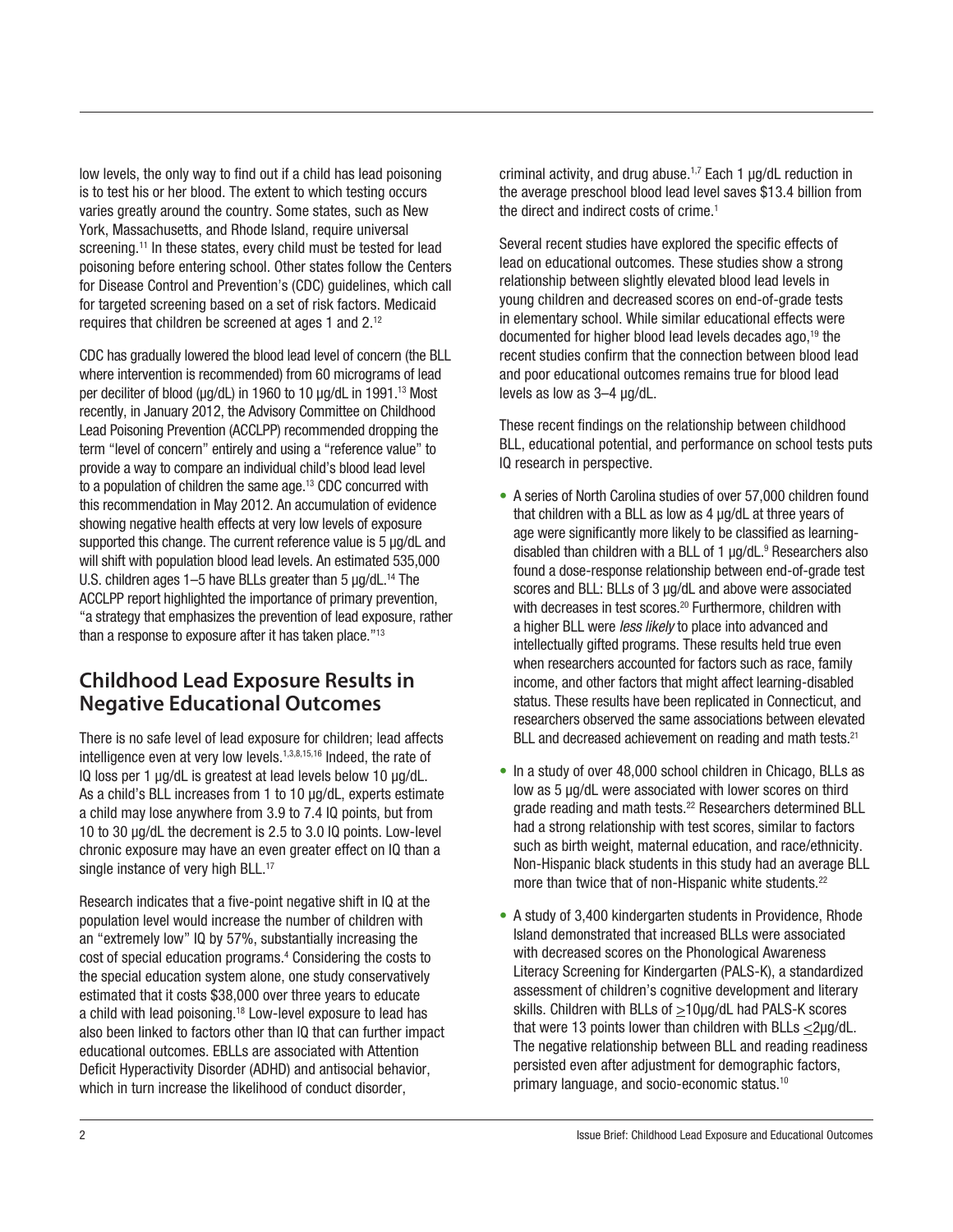Together, these recent studies show an alarming and consistent link between low-level lead exposure and the ability of children to do well in school. Despite these established connections, children may not be receiving the timely and appropriate educational services they need. The Individuals with Disabilities Education Act (IDEA) requires that schools provide free, appropriate public education to all students with disabilities and obligates school systems to locate, identify, and evaluate children suspected of having a disability. IDEA explicitly references lead poisoning in one of the disability classifications, "Other Health Impairment," under which children ages 3 to 21 become eligible for special education services.<sup>22</sup> Additionally, under IDEA, infants and toddlers are eligible for early intervention if they are experiencing, or have a condition that is likely to result in, developmental delays.<sup>24</sup> However, states and local school systems do not fully use IDEA to ensure appropriate treatment for children with a history of lead poisoning, and parents often encounter difficulties navigating the system.

# **Childhood Lead Poisoning is Widening the Achievement Gap**

Low-income children and children of color are at particular risk for suffering the adverse effects of lead exposure.<sup>13</sup> Studies of North Carolina school children highlight lead's contribution to the educational achievement gap between racial groups by linking individual children's BLL data to subsequent school performance. Consistent with prior disparities research, black children in these studies fell disproportionately into groups with EBLLs while white children were more likely to have low BLLs. Only one in four black children included in one study had a BLL of 3 μg/dL or less, while almost half of white children had a BLL at or below 3 μg/dL.<sup>20</sup> In the Chicago study of BLL and third grade test scores, non-Hispanic black students had a mean blood lead level of 7.7 μg/dL—more than twice that of non-Hispanic white students at  $3.7 \mu g/dL$ .<sup>22</sup> Environmental lead exposure can be the deciding factor in whether children of color test into advanced learning programs or are placed in learning-disabled groups.<sup>9</sup> One of the North Carolina studies found that once BLL was taken into account, race was no longer a predictor of being classified as learning-disabled. In the Rhode Island study, approximately 35% of students did not meet the minimum threshold for PALS-K performance in the fall of their kindergarten year. Fall scores were consistently lower for children of Hispanic ethnicity, who received a free lunch, and had a geometric mean BLL  $\geq$ 10µg/dL.<sup>10</sup>

# **Lead Exposure Results in Inequities that Span Across Generations**

The impacts of low-level lead exposure extend across generations through the close relationship between health and educational outcomes. Maternal education and socioeconomic status are strong predictors of lifelong health. Reducing the average BLL of today's children will improve educational achievement for tomorrow's parents, and will, in turn, set the stage for both improved health and educational outcomes for their children. This positive feedback loop indicates that the Healthy People 2020 objectives for lead and education are inextricably linked. If the U.S. achieves the Healthy People 2020 goal to lower the average BLL of the population aged one to five years to 1.4 μg/dL, then attaining a rate of 82.4 percent of students attending public schools and graduating with a regular diploma 4 years after starting 9th grade will become a more achievable goal.25 Consequently, higher educational achievement will contribute to improved health for the U.S. population.

### **Investing in Lead Poisoning Prevention Will Positively Affect Health and Educational Outcomes and Produce Societal Benefits**

As the nation strives to improve its education system and school performance, lead exposure cannot be overlooked as a critical determinant of educational outcomes. Reducing childhood lead exposure will require a long-term commitment to lead poisoning prevention from schools, parents, and all levels of government. In addition, the recent findings on the relationship between childhood lead exposure and the educational achievement gap highlight the need for improved interagency coordination between those concerned about lead poisoning prevention and those focused on education system improvements. In the case of the Providence study of BLLs and reading readiness, the analysis could be conducted only because the ongoing relationships and collaboration between the public health and educational systems made the data linkages possible. Lead exposures can be reduced, and children, their families, and society as a whole will share the benefits through improved health outcomes, improved educational outcomes, and decreased costs.

*i The Advisory Committee on Childhood Lead Poisoning Prevention has charged the Educational Interventions for Lead-Exposed Children Work Group with updating existing CDC guidance on the developmental needs of lead-exposed children. The Work Group is charged with: compiling existing evidence; reviewing IDEA parts B and C, Special Education and model regulations to provide guidance to state and local governments; and describing specific action steps for parents, clinicians and educators. For more information, visit: http://www.cdc.gov/nceh/lead/ACCLPP/ educationWG.htm.*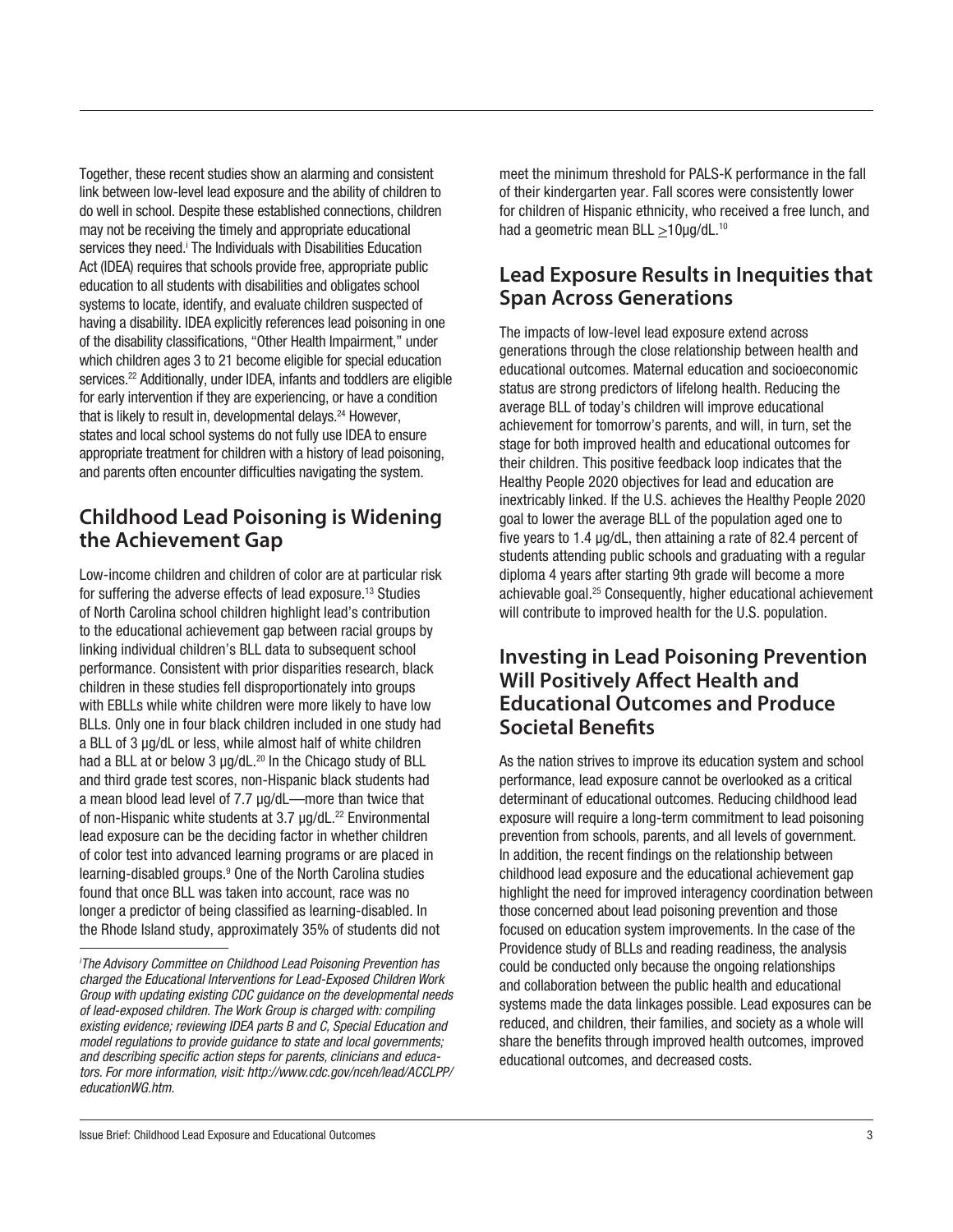#### *Acknowledgements and Disclaimer*

*This issue brief was made possible through a contract between the American Public Health Association and the National Center for Healthy Housing, funded through cooperative agreement 5U38HM000459 between the Centers for Disease Control and Prevention and the American Public Health Association. The contents of this document are solely the responsibility of the authors and do not necessarily represent the official views of the American Public Health Association or the Centers for Disease Control and Prevention.*

# **References**

- 1. Gould E. Childhood lead poisoning: conservative estimates of the social and economic benefits of lead hazard control. *Environ. Health Perspect.* 2009;117(7):1162–1167.
- 2. Trasande L and Liu Y. Reducing the staggering costs of environmental disease in children, estimated at \$76.6 billion in 2008. *Health Affairs.* 2011;30(5):863–869.
- 3. Jusko TA, Henderson CR, Lanphear BP, Cory-Slechta DA, Parsons PJ, Canfield RL. Blood lead concentrations. *Environ. Health Perspect.* 2008;116(2):243–248.
- 4. Mazumdar M, Bellinger DC, Gregas M, Abanilla K, Bacic J, Needleman HL. Low-level environmental lead exposure in childhood and adult intellectual function: a follow-up study. *Environ Health*. 2011;10:24.
- 5. Bellinger DC, Stiles KM, Needleman HL. Low-level lead exposure, intelligence and academic achievement: a longterm follow-up study. *Pediatrics*. 1992;90(6):855–861.
- 6. Fewtrell LJ, Pruss-Ustun A, Landrigan P, Ayuso-Mateos JL. Estimating the global burden of disease of mild mental retardation and cardiovascular diseases from environmental lead exposure. *Environ. Res.* 2004;94(2):120–133.
- 7. Chandramouli K, Steer CD, Ellis M, Emond AM. Effects of early childhood lead exposure on academic performance and behaviour of school age children. *Arch. Dis. Child.* 2009;94(11):844–848.
- 8. Miranda ML, Kim D, Galeano MA, Paul CJ, Hull AP, Morgan SP. The relationship between early childhood blood lead levels and performance on end-of-grade tests. *Environ. Health Perspect.* 2007;115(8):1242–1247.
- 9. Miranda ML, Maxson P, Kim D. Early childhood lead exposure and exceptionality designations for students. *Int J Child Health Hum Dev.* 2010;3(1):77–84.
- 10. McClaine, Navas-Acien L, Lee R, Simon, P, Diener-West M, Agnew J. Elevated Blood Lead Levels and Reading Readiness at the Start of Kindergarten. *Pediatrics*. 2013;131(6):1081–1089.
- 11. Farquhar, D. State Lead Poisoning Prevention Statutes. *National Conference of State Legislatures.* 2010:1–27. Available at: http://www.cdc.gov/nceh/lead/policy/Stlaw10. pdf. Accessed May 9, 2012.
- 12. Centers for Medicare and Medicaid Services. The State Medicaid Manual. Available at: https://www.cms.gov/ Regulations-and-Guidance/Guidance/Manuals/Paper-Based-Manuals-Items/CMS021927.html. Accessed June 4, 2012.
- 13. Advisory Committee on Childhood Lead Poisoning Prevention. Low Level Lead Exposure Harms Children: A Renewed Call for Primary Prevention. 2012:1–68. Available at: http://www.cdc.gov/nceh/lead/ACCLPP/Final\_ Document\_030712.pdf. Accessed March 6, 2012.
- 14. Centers for Disease Control. Blood Lead Levels in Children Aged 1–5 Years—United States, 1999–2010. MMWR 2013;6;245–248
- 15. Lanphear BP, Hornung R, Khoury J, et al. Low-level environmental lead exposure and children's intellectual function: an international pooled analysis. *Environ. Health Perspect.* 2005;113(7):894–899.
- 16. Canfield RL, Henderson CRJ, Cory-Slechta DA, Cox C, Jusko TA, Lanphear BP. Intellectual impairment in children with blood lead concentrations below 10 microg per deciliter. *N. Engl. J. Med.* 2003;348(16):1517–1526.16.
- 17. Lanphear BP, Dietrich K, Auinger P, Cox C. Cognitive deficits associated with blood lead concentrations. *Public Health Rep.* 2000;115(6):521–529.17.
- 18. Korfmacher KS. *Long-term costs of lead poisoning: How much can New York save by stopping lead?* Rochester, NY: University of Rochester; 2003.
- 19. Needleman HL, Leviton A, Bellinger D. Lead-associated intellectual deficit. *N Engl J Med.* 1982; 306(6):367.